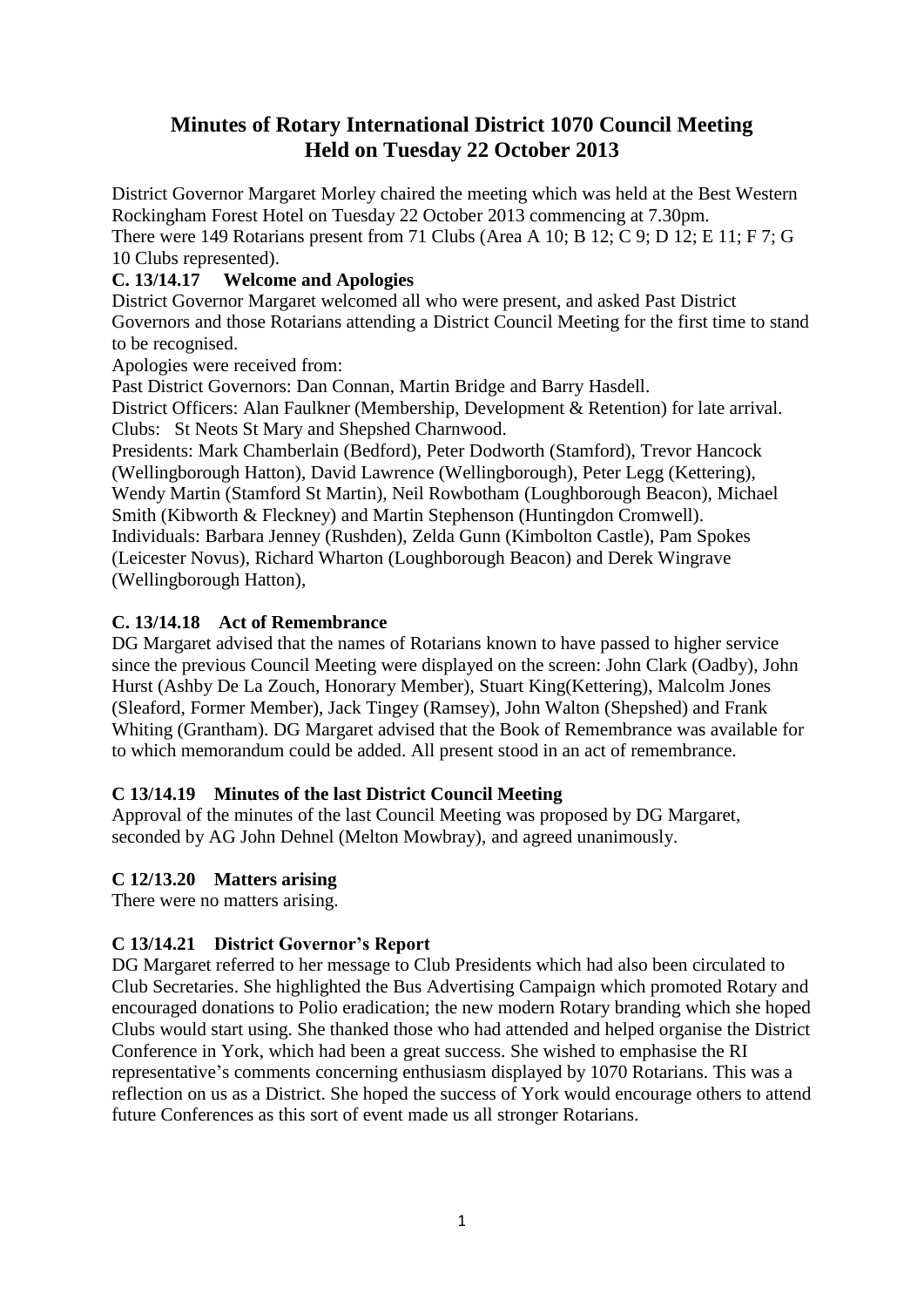### **C12/13.22 District Secretary**

District Secretary Dick Parsley advised that the second round of nominations for District posts for 2014/15 had been completed and the remaining position of Independent Accounts Examiner had now been filled with the appointment of Robert Gibson (Rushden Chichele). AG John Dehnel thanked those present for his election to serve as DG 2016/17.

With regard to nominations for candidate for RI Director 2015/17, the qualification was to have served a full term as a DG and as no expression of interest had been received from within the District, the Executive had authorised DS Dick to nominate Past RIBI President David Fowler.

In addition to his report, he announced that the Rotary Club of Soar Valley would now meet at the Red Lion, Rothley.

John Steedman (Health & Safety Officer) and David Brown (Protection, Equality & Diversity Officer) had nothing further to add.

### **C 13/14.23 District Treasurer's Report**

District Treasurer Eric Lennox referred to his financial report which had been circulated. There were no questions.

### **C 13/14.24 Matters from District Executive**

DS Dick advised that owing to a clash it was necessary to change the date of the District Council meeting on Thursday 24 April 2014 and he was currently trying to find a suitable venue. The proposed date would be submitted to the January District Council Meeting for approval.

DG Margaret referred to the discussion at the last DC meeting concerning changing the January meeting to a Saturday. No proposal from a Club had been forthcoming so situation would remain the same for 2013/14. However it had been suggested by Clubs that we could reduce numbers of DC meetings as many preferred to meet on an Area basis.

DGE Ken Billngton said that at the January meeting of the District Executive consideration would be given to reducing the annual number of District Council meetings from four to three (which is the minimum permitted) with implementation from 1 July 2014. With a similar reduction in Team and Executive meetings this would provide a significant reduction in costs. His view was that as January was the least well attended, the meetings would be at the beginning of March (budget), end of June (incorporating handover) and October. Comments and questions were invited. In response to a question from PDG Roger May (Lutterworth Wycliffe), DT Eric said that early March would allow sufficient time for the budget to be revised if necessary.

Bob Seery (Thrapston & Raunds) said that he was against the change and believed that four meeting was the optimum number. He offered to prepare a report on how Clubs could play a more effective part in the management of the District.

PDG Ken MacKellar said that June was already too busy with other Club commitments. DG Margaret thanked those who had commented and said these would be taken into account before any proposals would be made. She hoped District Council meetings gave an opportunity for all Clubs to express their views.

DG Margaret thanked all for very informative reports and restricting to a page.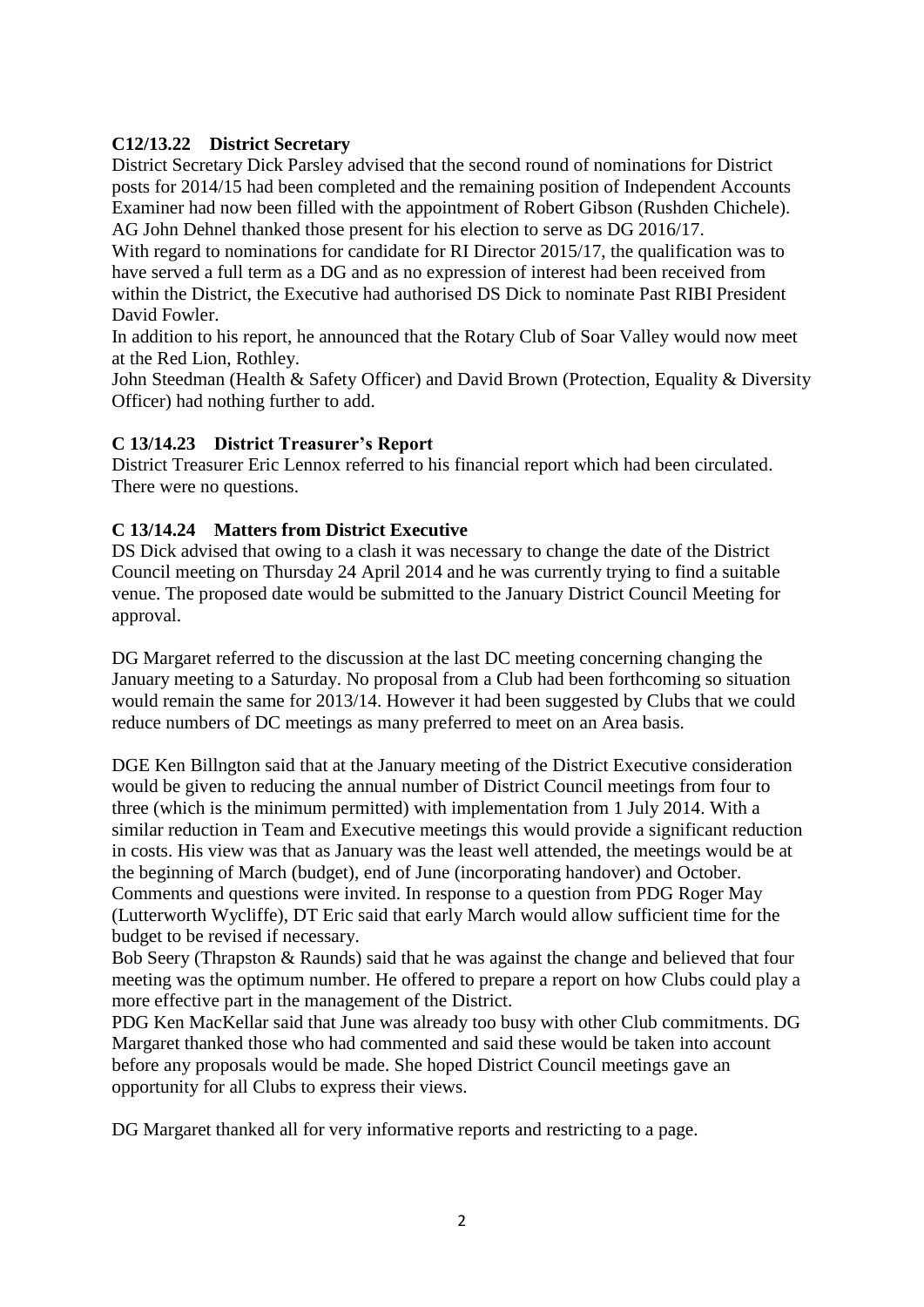# **C 13/14.25 Assistant Governors' Reports**

There were no additions or questions concerning the written reports which had been circulated.

#### **C 13/14.26 Rotary Foundation**

Foundation Chairman, Trevor Davis announced the results of the per capita funding for Foundation for 2012/13 and IPDG Chris Chew presented banners as follows:

1<sup>st</sup> Ashby de la Zouch (\$179 per member)

- 2<sup>nd</sup> Oadby Launde
- 3<sup>rd</sup> Corby Phoenix

Following the Successful Peacejam presentation at Conference Trevor advised that Jean Best (District 1020 Peace Officer) had agreed to participate in a schools training day on Saturday 1 February 2014 at Corby and advised further details would be circulated. He also advised that Rotary Scholar Megan Michelle Grime and Peace Scholar Adedoyin Ogunyemi were available to speak to Clubs.

DG Margaret Congratulated District on Contributions to Foundation, this had been noted by DG's from other Districts.

#### **C 13/14.27 Project Team Chairmen's Reports**

The following items were in addition to the written reports circulated by all Committees.

**Youth**: Chairman Moira Bartlett reminded Clubs that registration for Young Chef closes on 31 October 2013. A new venue for the Young Musician District final on 2 March 2014 is Hinchingbrooke Performing Arts Centre and Moira thanked Melton Mowbray for their past help with the previous venue. The date for the Youth Speaks Senior Competition at Catmose College, Oakham has been changed from 29 January to Wednesday 5 February 2014. Young Artist will definitely take place with the final on Saturday 17 May 2014 in conjunction with the Prize giving for Young Writer and Photographer – venue to be advised. Moira asked Clubs to advise if they are taking part.

The Youth Exchange Team is to speak to 20 schools including five new ones. Short term exchanges are plentiful but there may be a shortage of camp places.

A correction to the District Directory is that the Interact Club St Georges Academy Ruskington is sponsored by Sleaford Kesteven.

DG Margaret thanked the team and also Alan Jukes (Brackley) who has offered to take on the role of the District Rotaract Committee Chairman.

**Community**: Chairman Tony Robbs drew attention to the availability of the Community booklet. IPDG Chris thanked all the Clubs who had taken part and presented the following 2012/13 awards:

**Vocational Trophy** to Peterborough Werrington for their grass square creating an open space for social and educational activities.

**Environmental Award** to Boston St Botolph for improving the Boston town centre and their school and community vegetable gardens.

**Community Shield** to Spalding for their free concert for 300 from the "older age group".

DG Margaret gave congratulations to all and asked all Clubs to continue to support competitions as a good way of encouraging good practice.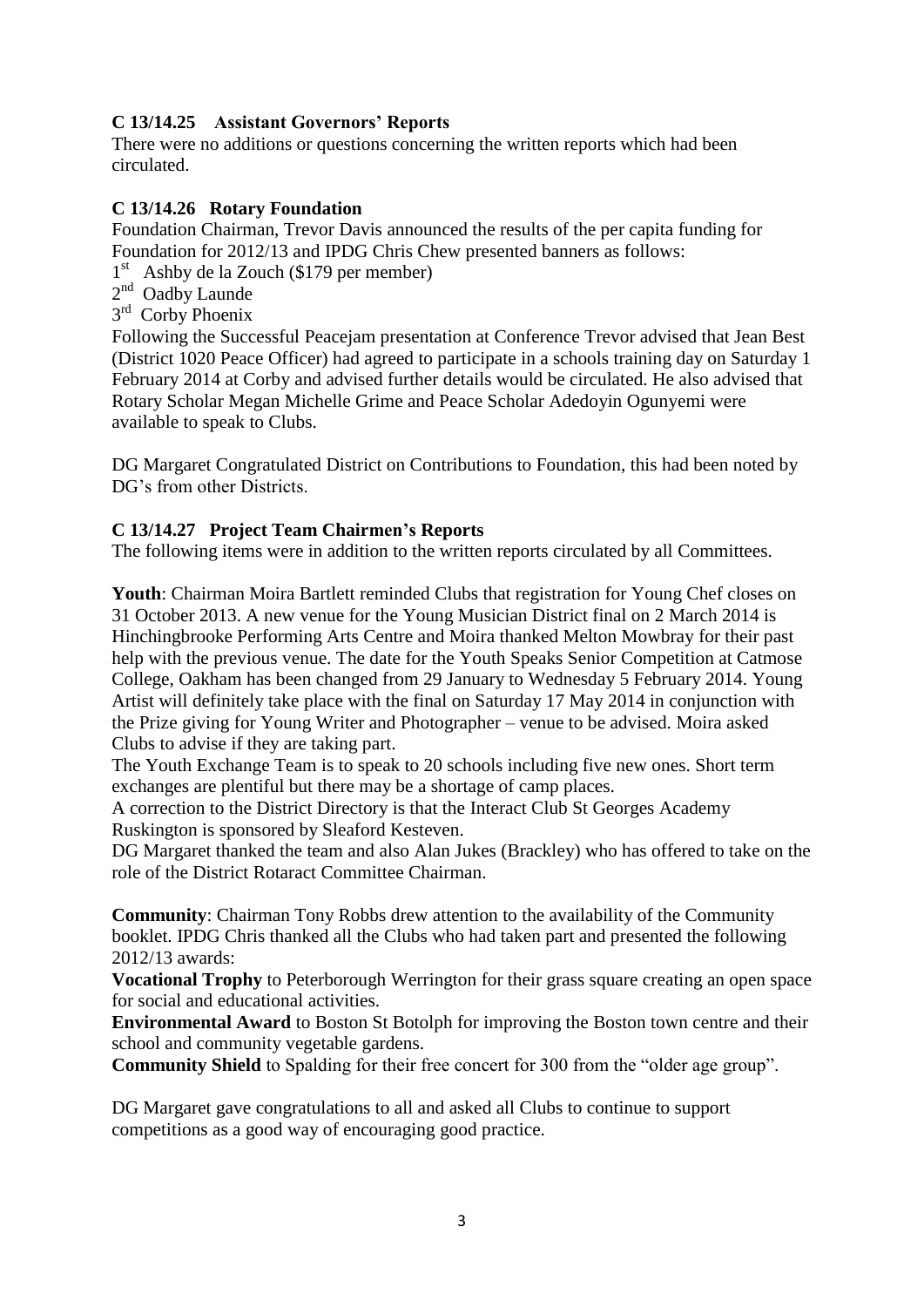**International**: Chairman Roger Neuberg advised that the 32 eRanger Motorbike Ambulances were currently en route by sea to Uganda. DG wishes congratulations to Roger to be recorded for his hard work on this project was noted by RI Representative at conference.

### **C 13/14.28 Support Team Chairmen's Reports**

The following items were in addition to the written reports circulated by Committees.

**Communications**: DG Margaret congratulated Team Leader Tim on conveying so much information on one page. Also emphasised in response to Clubs' requests, guidelines for the use of social media were being produced.

**Vocational:** Chairman Colin McCartney said that RI had not accepted the name RotaSkills and options were being considered. A system to record Rotarians' skills was being investigated further.

**Conference:** Conference Manager, Neville Thompson advised that the York Conference had made a surplus but that he was not yet able to advise the amount. He offered to speak at any Club which did not have members attending Conference. Registration would open for Scarborough on 1 January 2014 would be on a "first come, first served" basis and he said the limit on the Saturday evening function might be reached. Replying to a question from Colin Scott (Holbeach) he said that although some hotels were already fully booked by Rotarians, accommodation was available and any Club having problems could contact him.

#### **C13/14.29 District Showcase**

DGN Geoff Blurton announced that the previous Roadshows would be replaced by a District Showcase at Buccleuch Academy, Kettering on Saturday 21 June 2014. This is the same venue as the Young Designer competition and would provide an opportunity to publicise Rotary to non-members in addition to Rotarians. He requested each committee to support this event. DG Margaret hoped all would support

#### **C13/14.30 Membership Initiatives and Pilot Projects**

New Club Formation (Extension) Officer Roger McDermott described the RI Pilot Schemes available during the trial period 2011and would end in 2014. These same schemes were also available under RIBI sponsorship and had as yet no determined end date.

**Corporate** – allowing membership for up to four delegates from local organisations **Associate** – similar to Friends of Rotary allow attendance without full membership **Satellite** – section of a Club meeting at a different time or day

**Flexible/Innovative** – different meeting formats and frequency

All the above could be operated subject to the approval of the DG and the District Executive but might be withdrawn at the end of the trial period.

In addition, following agreement at the last Council of Legislation, Satellite Clubs (not to be confused with the above of the same name) could be formed by an existing Club as a process to forming a new Club.

The success of the new initiatives was reinforced by Presidents Norry Bell (Sleaford) and Robert Shoebridge (Northampton Becket).

DG Margaret also commented on the success of the Northampton Satellite Club.